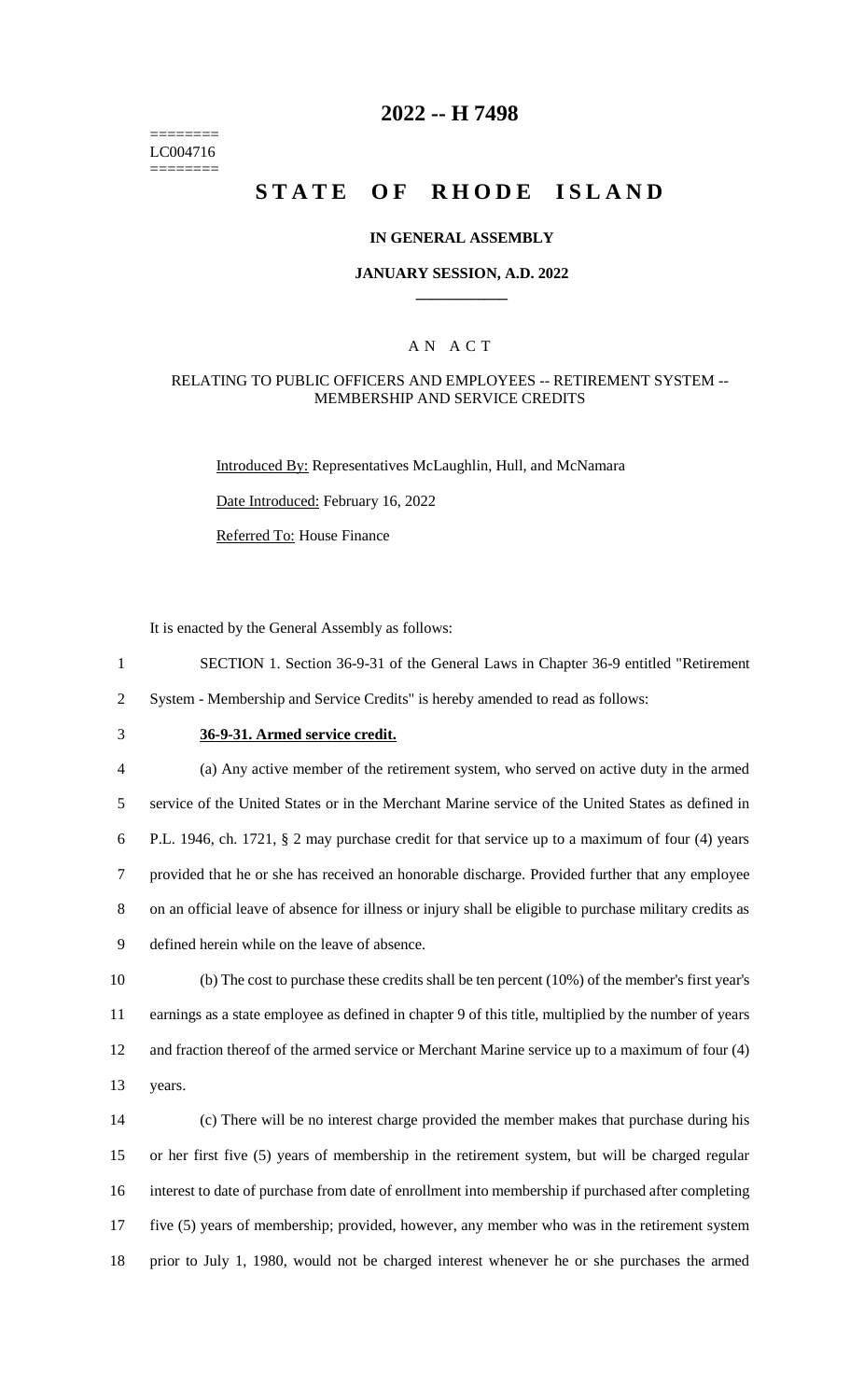- 1 services credit.
- 2 (d) Effective July 1, 2022, any members who are employed as state police officers, deputy
- 3 sheriffs, capitol police officers, environmental police officers, firefighters, crew chiefs, assistant
- 4 chiefs, fire investigators, fire safety inspectors, fire safety training officers, explosives and
- 5 flammable liquids technicians, and campus police officers employed by the state of Rhode Island
- 6 and executive military staff, or any municipal police officer employed by any municipality, shall
- 7 be exempt from the provisions of subsections (b) and (c) of this section, relating to the cost to
- 8 purchase credit for military service and any interest charges.
- 
- 9 SECTION 2. This act shall take effect upon passage.

======== LC004716 ========